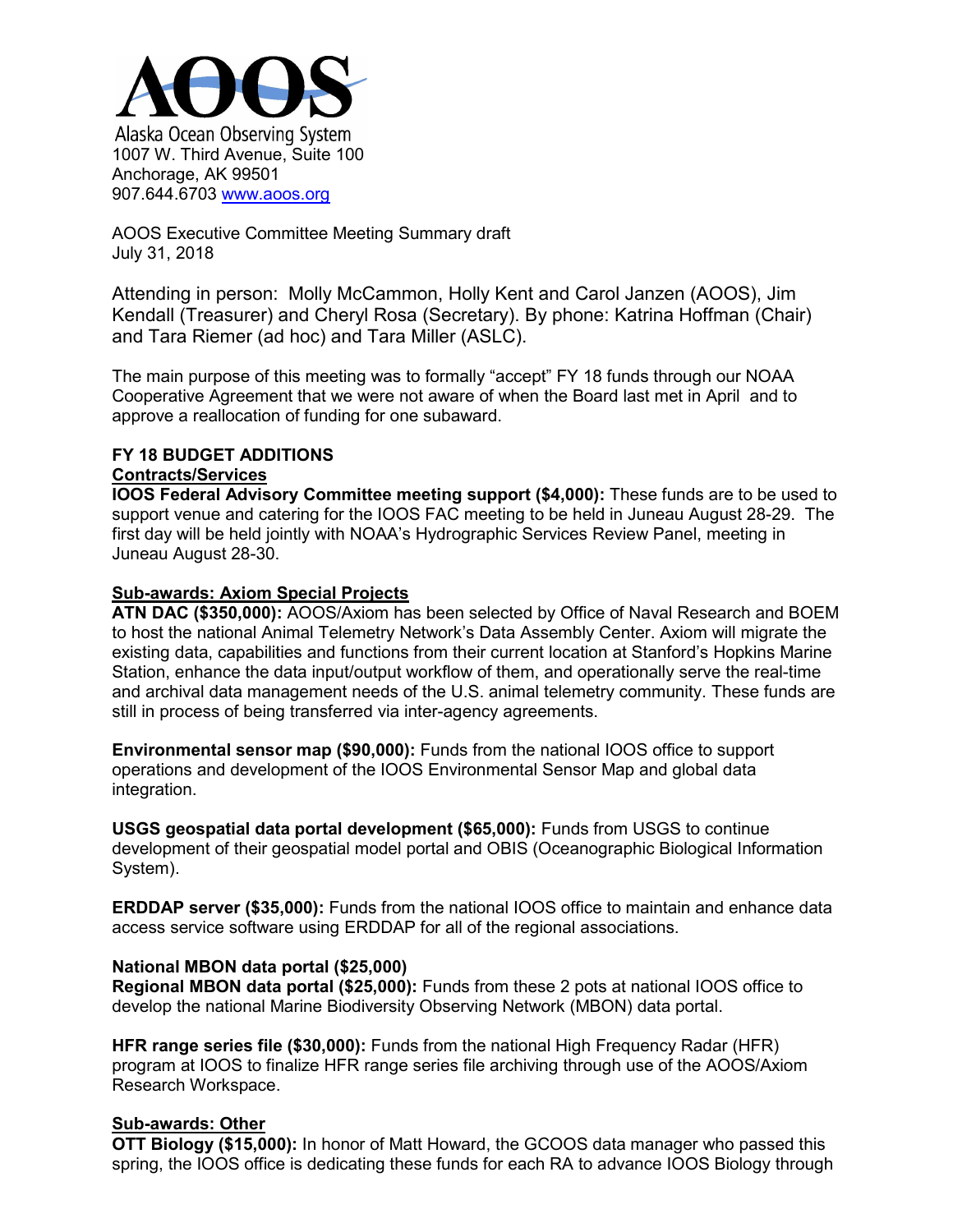biological data stewardship activities in the region (including aligning biological datasets to the Darwin Core standard and making them available through ERDDAP servers and the MBON Portal), in coordination with the Program Office.

**Alaska Geospatial Coordinator (\$20,000 + \$75,000):** Funds from NOAA's Office of Coastal Management to continue support for the Alaska Geospatial Coordinator position that is a joint AOOS/AK Department of Natural Resources position initiated in January 2018 to develop an Alaska Coastal Mapping Strategy and Implementation Plan.

**Bering Strait HABs (\$8,850):** Funds from NOAA's AK Regional Team to support collection, analysis and communication of results of water samples and other data acquired to assess harmful algal bloom conditions in the Bering Strait region.

**Fill the Gaps HFR (\$900,000):** These funds come from a Congressional plus-up for the national IOOS program to fill the gaps in high frequency radar coverage in key areas nation-wide. Alaska's Arctic was identified as a key gap. The radars will be installed in the Bering Strait region by the UAF team led by Seth Danielson. We will be working with Seth this fall to develop a plan for stakeholder outreach, site selection and preparation, permitting, and operation and maintenance. Alaska's Congressional delegation was instrumental in obtaining this funding.

**Fill the Gaps General (\$75,000):** These funds were provided by the national IOOS program to each IOOS regional association to be used at a project(s) of our choice "to better integrate and disseminate information with the goal of reducing duplication of effort and to provide users with streamlined access to observational information (Streamlined Access to Obs). It can also be used to increase observing capacity.

**OAP Burkolator (\$30,000):** Funds from the national OA Program to provide technical support for OA observing at nearshore shellfish hatcheries/growing sites. Funds in Alaska will go to the Alutiiq Pride Hatchery in Sitka and to the Sitka Tribe's lab.

**OAP ACAN (\$20,000):** Alaska's OA Network successfully competed for these funds from the national Ocean Acidification Program. Funds will be used for the network's executive director and to support researcher travel to communities for outreach and a State of the Science workshop in winter 2019.

## **Sub-awards: CIFAR replacements**

**OAR-NWS to ACCAP (\$50,000):** Funds from OAR-NWS to Alaska Center for Climate Assessment and Policy to develop distance learning modules on climate decision support in the Arctic. One of the trainings will be held for AOOS/Axiom staff.

**NWS Office of Obs – AK Earthquake Center for Tsunami Warning Center (\$276,668):**  Funds from NWS to fund Alaska seismic stations as part of the AK Earthquake Center, to provide information about seismic events that could assist in assessing earthquakes with tsunami potential. This project supports NOAA's Weather-Ready Nation initiative by providing capacity that would otherwise not exist in Alaska.

**PMEL – OA DBO (\$89,103):** Funds from NOAA's Ocean Acidification Program through Pacific Marine Environmental Lab to UAF's Ocean Acidification Research Center to assist with data processing and Distributed Biological Observatory (DBO) collaboration, including 1 in-state and 1 out-of-state trips for outreach and scientific conference or workshop participation.

**PMEL – OA Obs (\$161,488):** Funds from NOAA's Ocean Acidification Program through Pacific Marine Environmental Lab to UAF's Ocean Acidification Research Center to support ongoing monitoring through the GAKOA surface buoy, a time series site in the central Gulf of Alaska, and the M2 surface buoy (Peggy), a time series site in the southeastern Bering Sea. It also